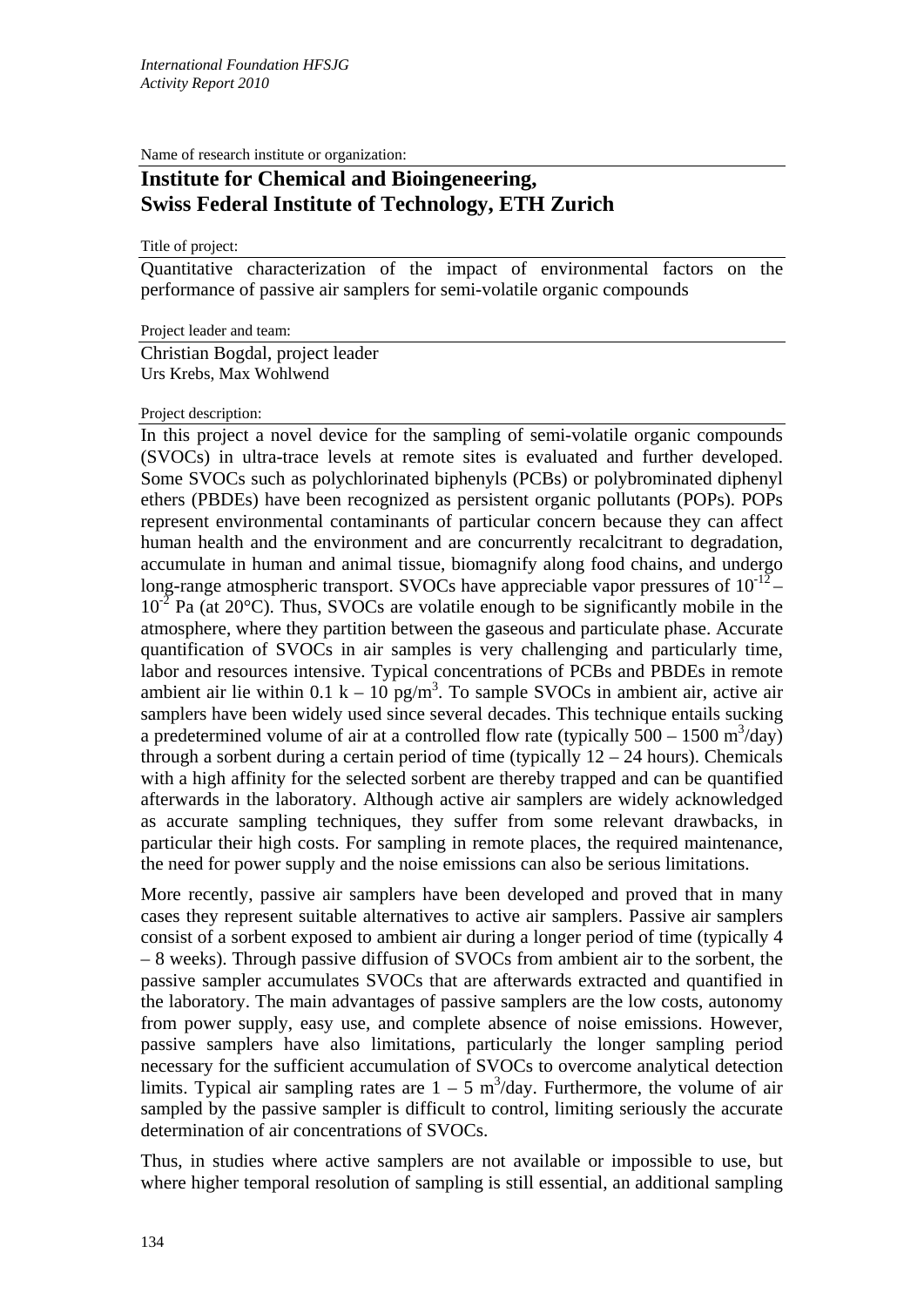technique is required. Therefore, flow through air samplers have recently been developed by Xiao and coworkers in the group of Frank Wania at the University of Toronto at Scarborough, Canada. These new samplers allow increased sampling rates by forcing the wind through the sampler, which consists of a horizontally oriented, aerodynamically shaped flow tube and turns into the wind with the help of vanes (Figure 1). A series of polyurethane foam discs with relatively large porosity mounted inside the flow tube serve as the sorbent. The sampled air volume is calculated from wind speed measured outside the sampler. The first flow through samplers developed by Xiao and coworkers have been tested under typical wind speed conditions (e.g. 1 – 10 km/h) and allowed sampling rates of *ca*. 100 m<sup>3</sup>/day, which is approaching the sampling rates of conventional active air samplers.

The goal of this project consists in testing the original flow through samplers at the High Alpine Research Station Jungfraujoch. The original samplers have been developed for normal atmospheric conditions, whereas Jungfraujoch represents much more extreme conditions. The observation of the performance of flow through samplers under the particular conditions of Jungfraujoch provides valuable information for their further use in remote mountain sites.

The original flow through sampler was installed at the terrace of the Sphinx observatory during six months (Figure 1). The original sampler proofed to be suited for the strong wind speeds prevailing at Jungfraujoch (typically  $10 - 100$  km/h with peaks of up to 180 km/h). However, the rapid formation of ice around the sampler revealed to be a major obstacle. Regularly, ice clogged the sorbent and hindered the rotation of the sampler.



*Figure 1. Picture of the original flow through air sampler installed at Jungfraujoch (picture Matthew MacLeod, Stockholm University).* 

Based on the valuable observations at Jungfraujoch, a new version of the original flow through sampler has been developed at ETH Zurich. The new sampler was completely redesigned and reconstructed with high-grade materials. A three module heating system intended to prevent ice formation on the sampler has been integrated into the flow tube, sorbent casing, and articulated joint.